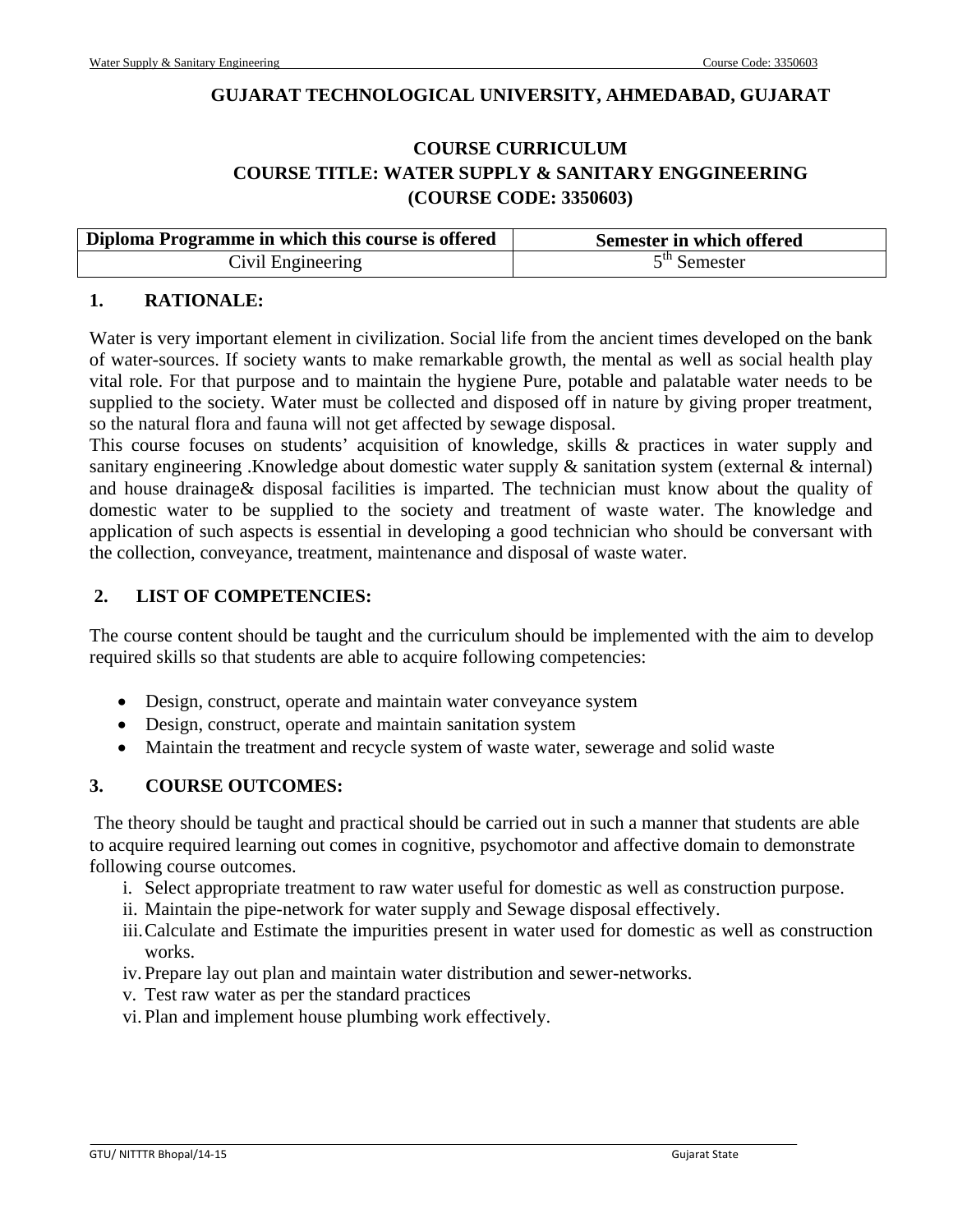| (In Hours) | <b>Teaching Scheme</b> |   | <b>Total Credits</b><br>$(L+T+P)$ | <b>Examination Scheme</b> |    |                                    |    |     |  |
|------------|------------------------|---|-----------------------------------|---------------------------|----|------------------------------------|----|-----|--|
| $\bf{L}$   | T                      | P |                                   | <b>Theory Marks</b>       |    | <b>Practical Marks</b> Total Marks |    |     |  |
| 3          | 0                      | 2 | 5                                 | <b>ESE</b>                | PA | <b>ESE</b>                         | PA |     |  |
|            |                        |   |                                   | 70                        | 30 | 20                                 | 30 | 150 |  |

### **4. SCHEME OF STUDIES AND EXAMINATIONS:**

**Legends: L -** Lecture; **T -** Tutorial/Teacher Guided Student Activity; **P -** Practical; **C -** Credit; **ESE** - End Semester Examination; **PA** - Progressive Assessment

## **5. COURSE CONTENT DETAILS:**

| Unit                                                               | <b>Major Learning outcomes</b>                                                                                                                                                                                                                                                                                                                              | <b>Topics and Sub Topics</b>                                                                                                                                                                                                                                                                                                                                                                                                                         |
|--------------------------------------------------------------------|-------------------------------------------------------------------------------------------------------------------------------------------------------------------------------------------------------------------------------------------------------------------------------------------------------------------------------------------------------------|------------------------------------------------------------------------------------------------------------------------------------------------------------------------------------------------------------------------------------------------------------------------------------------------------------------------------------------------------------------------------------------------------------------------------------------------------|
|                                                                    | (In Cognitive Domain)                                                                                                                                                                                                                                                                                                                                       |                                                                                                                                                                                                                                                                                                                                                                                                                                                      |
| <b>Unit-I</b><br><b>Sources, Quality</b><br>and Demand of<br>water | 1a. Explain Importance of water<br>supply engineering<br>1b. Identify sources of water for<br>potable use<br>1c. Calculate water demand for<br>future population<br>1d. Enlist factor affecting water<br>demand<br>1e. Determine various impurities<br>found in water source<br>1f. List Standards of quality of<br>water with their permissible.<br>limits | 1.1 Importance and necessity of water<br>supply Engineering<br>1.2 Sources of water<br>1.3 Suitability of water<br>1.4 Choice of source<br>Types of demand<br>1.5<br>1.6 Population forecast<br>Computation of quantity of water<br>1.8 Fluctuation in demand<br>1.9 Factors affecting demand<br>1.10 Impurities in water<br>1.11 Collection of water sample<br>1.12 Physical Chemical and Biological<br>tests<br>1.13 Standards of quality of water |
| Unit-II<br><b>Treatment of</b><br>Water                            | 2a. State objectives of water<br>Treatment<br>2b. Describe principles used in<br>water treatment.<br>2c. Explain function of various<br>stages of treatment of influent<br>water                                                                                                                                                                            | 2.1 Objectives of water treatment<br>2.2 Location of water treatment plant<br>2.3 Layout of water treatment plant<br>2.4 Basic principles of working of<br>treatment plant<br>2.5 Various stages of treatment of<br>influent water<br>i. Functioning of Coagulation<br>treatment plant<br>ii. Sedimentation<br>iii. Filtration<br>iv. Disinfection                                                                                                   |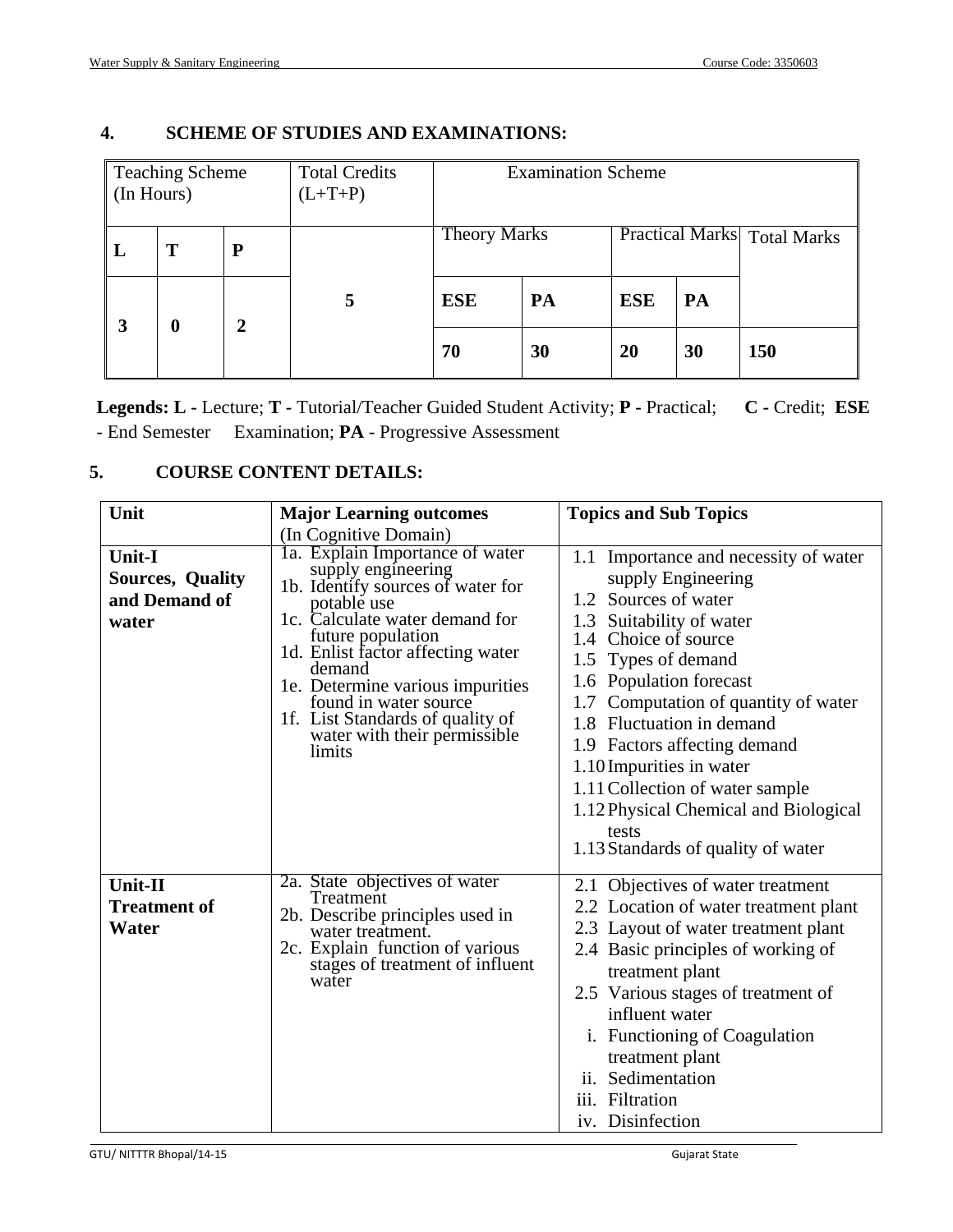|                          |                                     |                                                           |     | v. Water Softening                                 |
|--------------------------|-------------------------------------|-----------------------------------------------------------|-----|----------------------------------------------------|
| Unit-III                 |                                     | 3a. List various materials used for                       | 3.1 | Types of pipes used for                            |
| <b>Conveyance of</b>     | pipe                                | 3b. Explain various pipe joints in                        |     | conveyance                                         |
| Water                    |                                     | Distribution system                                       | 3.2 | Pipe joints                                        |
|                          |                                     | 3c. List different valves and                             | 3.3 | Laying of Pipes                                    |
|                          |                                     | fittings used in pipe network                             | 3.4 | Distribution system                                |
|                          |                                     | 3d. Describe working principle of<br>Laying of Pipes for  | 3.5 | Types of valves                                    |
|                          |                                     | Conveyance of Water                                       | 3.6 | <b>Types of Meters</b>                             |
|                          |                                     | 3e. Explain necessity of                                  | 3.7 | Pipe fittings and fixtures                         |
|                          |                                     | maintenance of water supply                               | 3.8 | Necessity                                          |
|                          | mains                               | 3f. Describe Measures for                                 | 3.9 | Methods to prevent leaks                           |
|                          |                                     | conservation of water                                     |     | 3.10 Measures for conservation of water            |
|                          |                                     |                                                           |     |                                                    |
| <b>Unit-IV</b>           |                                     | 4a. State objectives of sewage                            | 4.1 | <b>Sanitation System</b>                           |
| <b>Sanitation System</b> | disposal                            | 4b. Discuss methods of sewage                             | 4.2 | Objective of sewage disposal                       |
|                          | collection                          |                                                           | 4.3 | Methods of sewage collection                       |
|                          |                                     | 4c. Describe Conservancy system                           | 4.4 | Conservancy system                                 |
|                          |                                     | & Water carriage system                                   | 4.5 | Water carriage system                              |
|                          | 4d. Describe sewer<br>appurtenances |                                                           | 4.6 | <b>Classification of Drains</b>                    |
|                          | 4e. Explain Testing and             |                                                           | 4.7 | Sewer section                                      |
|                          |                                     | maintenance of sewer                                      | 4.8 | Sewer joint                                        |
|                          | 4f.                                 | Explain, requirement and                                  | 4.9 | Manhole                                            |
|                          |                                     | procedure for maintenance of                              |     | 4.10 Flushing tank                                 |
|                          |                                     | sewerage system                                           |     | 4.11 Catch basin                                   |
|                          |                                     | 4g. Explain functions of                                  |     | 4.12 Laying of sewer                               |
|                          | tools                               | maintenance equipments and                                |     | 4.13 Appurtenances and its locations               |
|                          |                                     | 4h. Describe Safety measures for                          |     | 4.14 Hydraulic testing of sewer pipe               |
|                          |                                     | sewer-men & Explosives in                                 |     | 4.15 Maintenance of sewer                          |
|                          | sewers                              |                                                           |     | 4.16 Procedure for maintenance of                  |
|                          |                                     |                                                           |     |                                                    |
|                          |                                     |                                                           |     | sewerage system<br>4.17 Causes of trouble and odor |
|                          |                                     |                                                           |     |                                                    |
|                          |                                     |                                                           |     | 4.18 Sewer cleaning operations                     |
|                          |                                     |                                                           |     | 4.19 Requirements of maintenance                   |
|                          |                                     |                                                           |     | 4.20 Functions of each maintenance                 |
|                          |                                     |                                                           |     | equipments and tool                                |
|                          |                                     |                                                           |     | 4.21 Selection of equipment for given              |
|                          |                                     |                                                           |     | maintenance job.                                   |
|                          |                                     |                                                           |     | 4.22 Explosives in sewers.                         |
|                          |                                     |                                                           |     | 4.23 Safety measures for sewer-men                 |
| Unit-V                   | 5a.                                 | List the Characteristics of                               | 5.1 | Characteristics of sewage                          |
| <b>Sewage Treatment</b>  | sewage                              |                                                           | 5.2 | Sampling of sewage                                 |
| and Disposal             | 5b.                                 | Explain sewage treatment                                  | 5.3 | Treatment of sewage                                |
|                          |                                     | process & testing – sampling,<br>B.O.D. Test, C.O.D. test | 5.4 | B.O.D. Test, C.O.D. test                           |
|                          | 5c.                                 | Explain methods of sewage                                 | 5.5 | Methods of sewage disposal                         |
| Unit-VI                  | disposal<br>6a                      | Explain house plumbing                                    | 6.1 | Plumbing terms                                     |
|                          | system                              |                                                           | 6.2 | Plumbing tools                                     |
| <b>House Plumbing</b>    | 6b                                  | Describe plumbing practice                                | 6.3 |                                                    |
|                          | 6c                                  | and safety precautions<br>list sanitary fittings used in  |     | Pipes and pipe fittings                            |
|                          |                                     | house plumbing $\&$ tools used                            | 6.4 | Fixing and jointing pipes and                      |
| GTU/ NITTTR Bhopal/14-15 |                                     |                                                           |     | <b>Gujarat State</b>                               |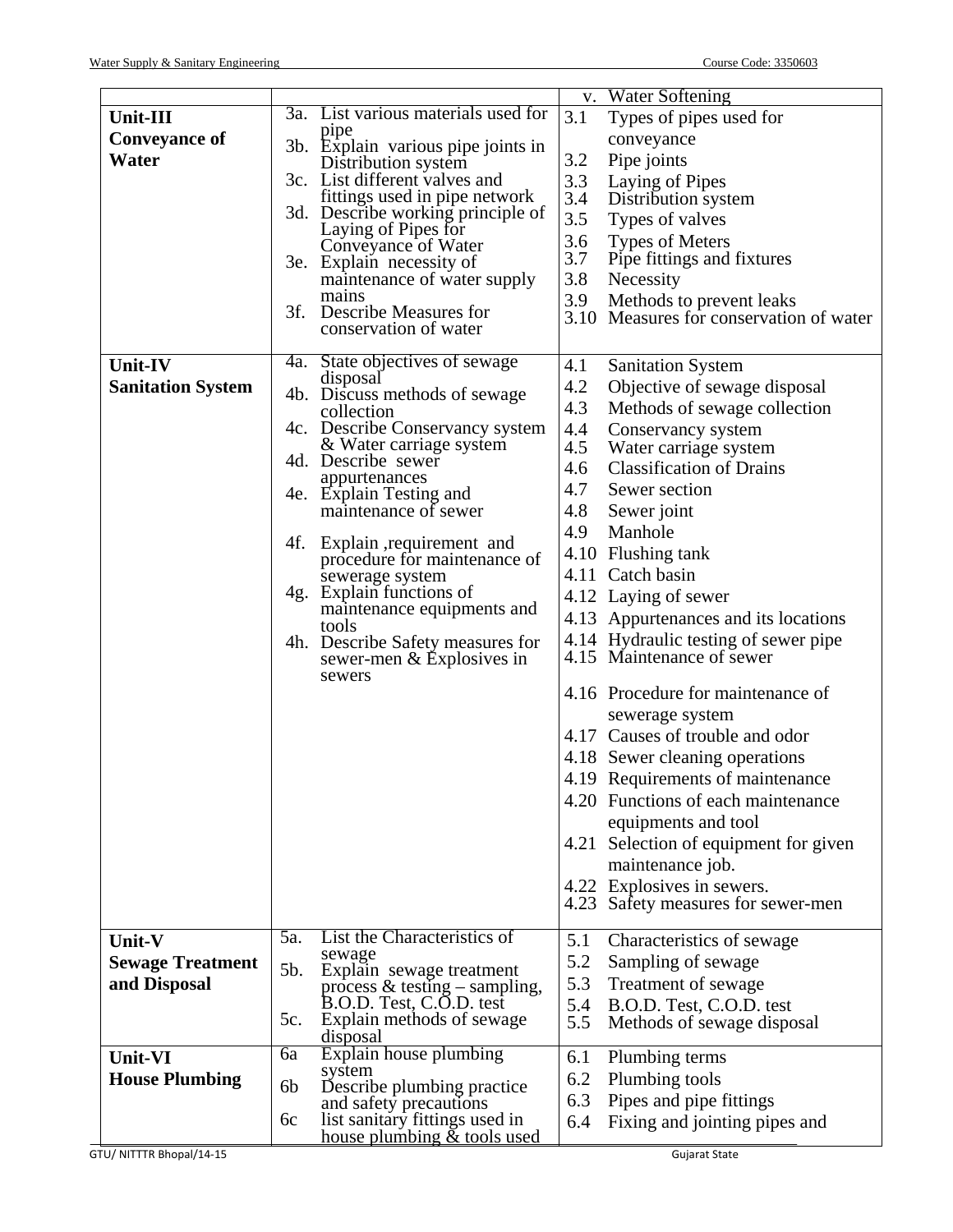|                                                                                 |                                                                                                                                                 | 6.5<br>6.7<br>6.8<br>6.9 | accessories<br><b>Traps</b><br>6.6 House drainage plant<br>Plumbing practice and operations<br>Safety and precautions<br>Sanitary fittings |
|---------------------------------------------------------------------------------|-------------------------------------------------------------------------------------------------------------------------------------------------|--------------------------|--------------------------------------------------------------------------------------------------------------------------------------------|
| Unit-VII<br><b>Recycling of Waste</b><br><b>Water and Solid</b><br><b>Waste</b> | 7.a Explain different methods of<br>recycling waste water<br>7.b Explain management and<br>utilization of solid waste<br>generated from society | 7.2<br>7.3               | Different recycling method with<br>respect to quality of waste water<br>Utilization and management of<br>solid waste                       |

### **6. SUGGESTED SPECIFICATION TABLE WITH HOURS & MARKS (THEORY)**

| Unit       | <b>Teaching</b><br><b>Unit Title</b>     |              | <b>Distribution of Theory Marks</b> |                |              |              |
|------------|------------------------------------------|--------------|-------------------------------------|----------------|--------------|--------------|
|            |                                          |              | $\bf R$                             | U              | A            | <b>Total</b> |
|            |                                          | <b>Hours</b> | <b>Level</b>                        | Level          | <b>Level</b> | <b>Marks</b> |
|            | Sources, Quality and Demand of water     | 6            | 3                                   | 4              | 3            | 10           |
| Ш          | <b>Treatment of Water</b>                |              | 3                                   |                | 6            |              |
| Ш          | Conveyance of Water                      |              | 2                                   | 4              |              |              |
| IV         | <b>Sanitation System</b>                 | ч            | 4                                   | 5              | 6            | 5            |
|            | Sewage Disposal                          | h            | 2                                   | 4              | 4            | I O          |
| VI         | House Plumbing                           |              |                                     | 2              | 3            | -5           |
| <b>VII</b> | Recycling of Waste Water and Solid Waste | 4            | 3                                   | $\overline{2}$ | 3            | 8            |
|            | <b>Total:</b>                            | 42           | 17                                  | 23             | 30           | 70           |

**Legends**:  $R =$  Remember;  $U =$  Understand;  $A =$  Apply and above levels (Bloom's revised taxonomy) **Note:** This specification table shall be treated as a general guideline for students and teachers. The actual distribution of marks in the question paper may vary slightly from above table

## **7. SUGGESTED LIST OF EXERCISES/PRACTICAL**

The practical/exercises should be properly designed and implemented with an attempt to develop different types of practical skills **(Course Outcomes in psychomotor and affective domain)** so that students are able to acquire the programme outcomes. Following is the list of practical exercises for guidance.

**Note**: *Here only course outcomes in psychomotor domain are listed as practical/exercises. However, if these practical/exercises are completed appropriately, they would also lead to development of Programme Outcomes/Course Outcomes in affective domain as given in a common list at the beginning of curriculum document for this programme.* 

*Faculty should refer to that common list and should ensure that students also acquire those programme outcomes/course outcomes related to affective domain.*

| N <sub>0</sub> | Unit           | <b>Practical/Exercise</b>                                 | <b>Approx Hours</b>    |
|----------------|----------------|-----------------------------------------------------------|------------------------|
|                | N <sub>0</sub> | (Outcomes in psychomotor Domain)                          |                        |
|                |                | <b>Numerical Example</b>                                  | <b>Home Assignment</b> |
|                |                | Predict Population for given situation by various methods |                        |
|                |                | Calculate hardness of water for data of given sample      |                        |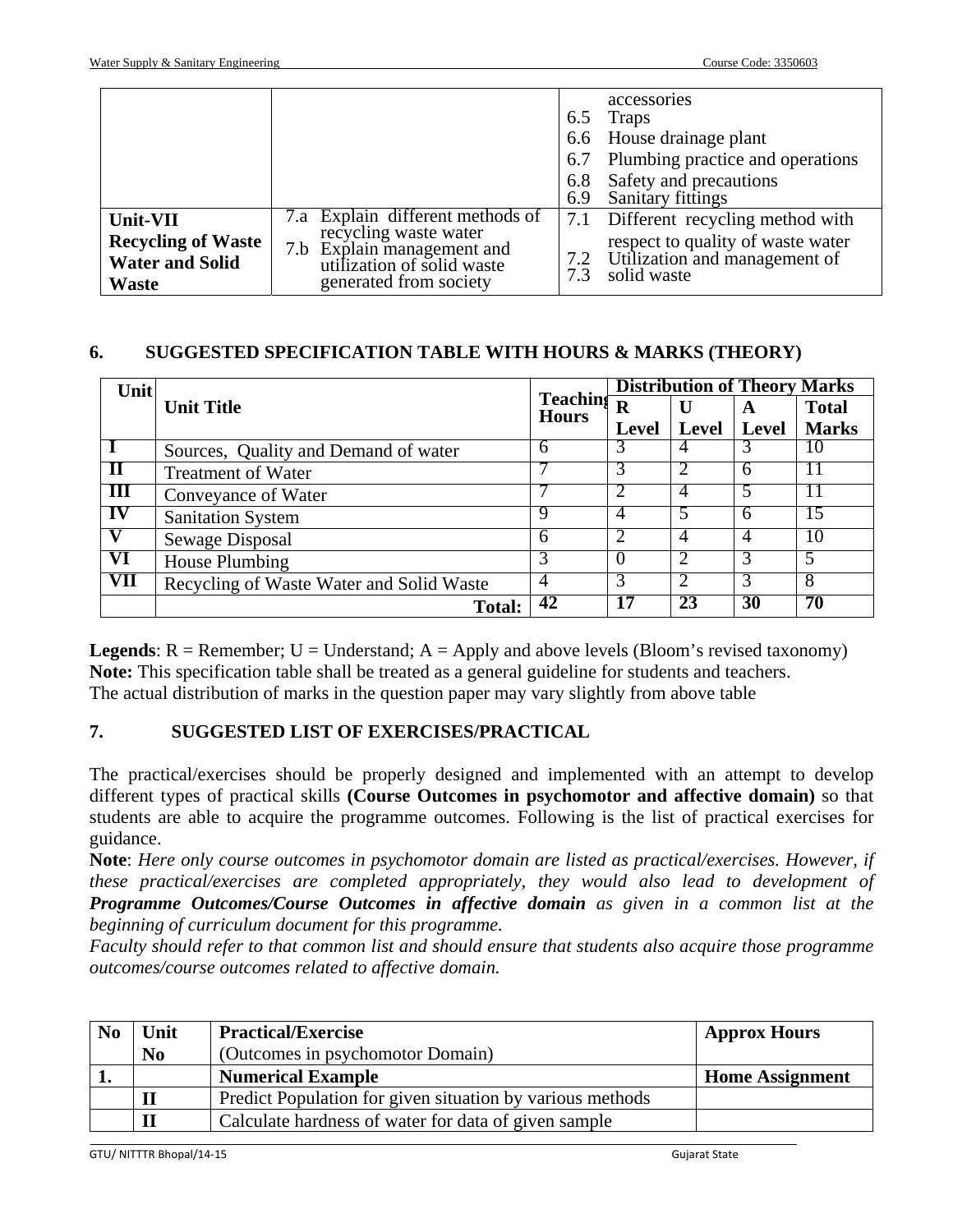| 2.                 | <b>Prepare Sketches of following</b>                            | <b>Home Assignment</b> |
|--------------------|-----------------------------------------------------------------|------------------------|
|                    | 1 Layout of Water treatment plant                               |                        |
|                    | 2 Layout of Sewage treatment plant                              |                        |
|                    | 3 Sedimentation tank                                            |                        |
|                    | 4 Filters                                                       |                        |
|                    | 5 Pipe Joint                                                    |                        |
|                    | 6 Distribution System                                           |                        |
|                    | 7 Pipe Fittings                                                 |                        |
|                    | 8 Manholes                                                      |                        |
|                    | 9 Flushing Tank                                                 |                        |
|                    | 10 Catch basin                                                  |                        |
|                    | 11 Sanitary fittings                                            |                        |
|                    | 12 Water sampler                                                |                        |
|                    | 13 Aeration tank                                                |                        |
|                    | 14 Activated sludge process                                     |                        |
|                    | 15 Trickling Filter                                             |                        |
|                    | 16 House Drainage Plan                                          |                        |
| 3.                 | Design:                                                         | 02                     |
|                    | 1 Design septic tank                                            |                        |
|                    | (Student will be given data, I.S. 2470(II) and handouts on      |                        |
|                    | septic tank, and should be asked to design the septic tank.)    |                        |
| 4.                 | <b>Laboratory Experiments</b>                                   | 14                     |
|                    | 1. Determine pH value                                           |                        |
|                    | 2. Determine Hardness of potable water                          |                        |
|                    | 3. Determine Residual chlorine from given sample of water       |                        |
|                    | 4. Determine Turbidity of water sample                          |                        |
|                    | 5. Determine B.O.D. of wastewater sample                        |                        |
|                    | 6. Determine C.O.D. of wastewater sample                        |                        |
|                    | 7. Determine S.V.I.&S.D.I. using Imhoff cone for wastewater     |                        |
| 5.                 | Visit following and prepare a detailed report                   | 06                     |
|                    | 1. Water Treatment Plant                                        |                        |
|                    | 2. Sewage Treatment Plant                                       |                        |
|                    | 3. Maintenance work of water supply mains and sewage            |                        |
|                    | system                                                          |                        |
|                    |                                                                 |                        |
| 6.                 | <b>Present Seminar on a relevant topic:</b>                     | 06                     |
|                    | The topic for the seminar should be given to the group of       |                        |
|                    | three students and they shall be asked to defend the seminar in |                        |
|                    | presence of teacher and other students.                         |                        |
| <b>Total Hours</b> |                                                                 | 28                     |

# **8. SUGGESTED STUDENT'S ACTIVITIES**

- i. Prepare a model of septic tank for given number of residents.
- ii. Prepare model/chart of Water/ wastewater treatment plant for given residential society/village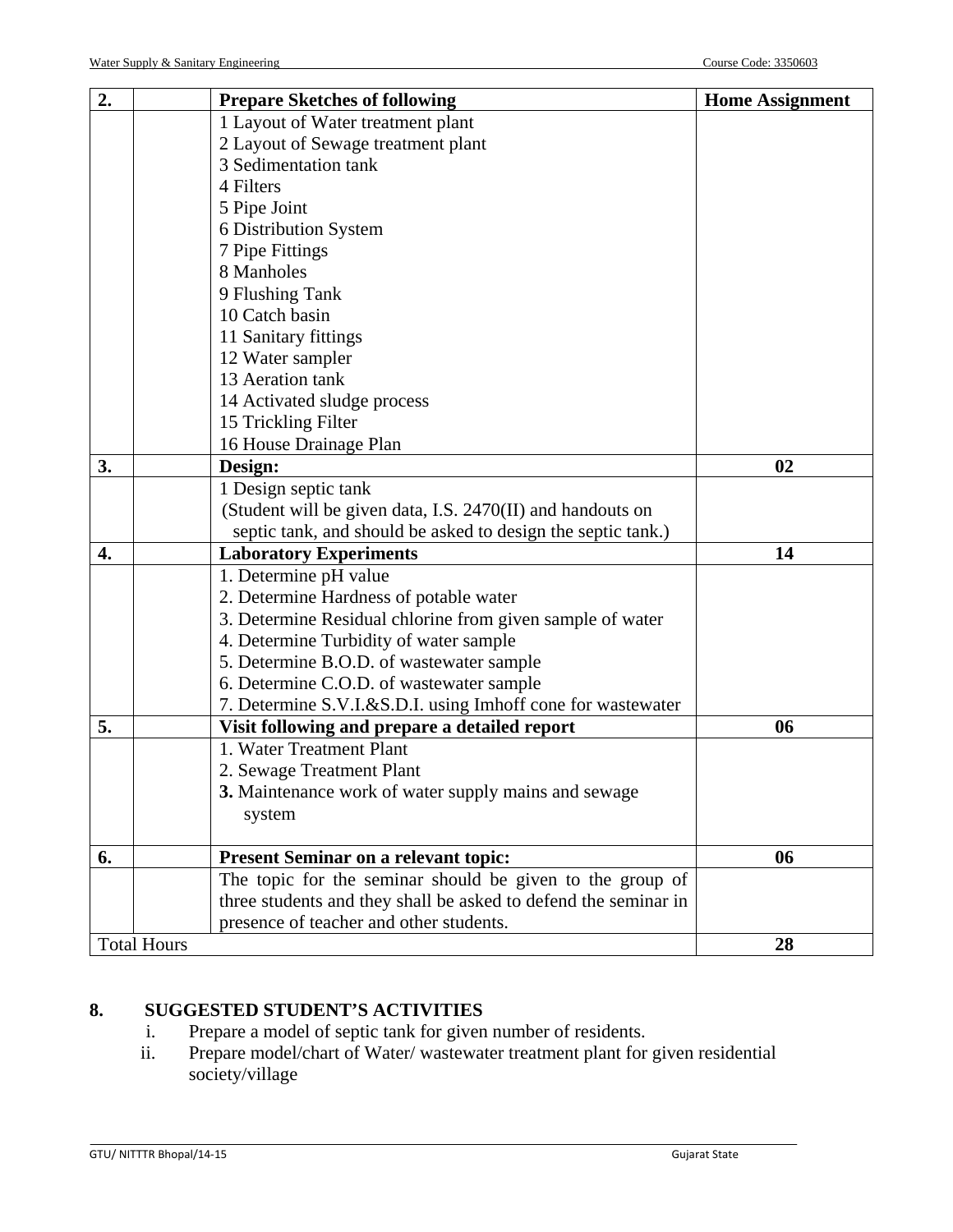### **9. SPECIAL INSTRUCTIONAL STRETAGIES (If Any**)

- i. Arrange visit to local/nearby Influent treatment, Effluent treatment, Sewage Treatment plants.
- ii. Demonstrate water distribution system, sanitation systems and solid waste disposal systems by arranging visit or showing video films, NPTEL lectures.

### **10. SUGGESTED LEARNING RESOURCES**

| N <sub>0</sub> | Name of book                                 | <b>Author</b>        | <b>Publisher</b>   |
|----------------|----------------------------------------------|----------------------|--------------------|
| 1              | Text book of water supply & Sanitary Engg.   | S.K.Hussain          | Oxford & IBH       |
| $\overline{2}$ | Elements of Public Health Engineering        | K.N.Duggal           | S.Chand & Co.      |
| 3              | Water supply & Sanitary Engg.                | Vazirani & Chandola  | Khanna Publishers  |
| $\overline{4}$ | A Text book of water supply & Sanitary Engg. | S.K.Garg             | Khanna Publishers  |
| 5              | Water supply & Sanitary Engineering          | Birdie G.S.          | Dhanpatrai & Sons  |
| 6              | A Text book of water supply engineering      | V.N. Gharpure        | Allied Book Stall, |
|                |                                              |                      | Baroda             |
| $\overline{7}$ | A Text book of sanitary engineering          | V.N. Gharpure        | Allied Book Stall, |
|                |                                              |                      | Baroda             |
| 8              | Water pollution & Disposal of Waste Water on | U.N.Mahida           | Tata McGraw Hill   |
|                | Land                                         |                      |                    |
| 9              | Municipal and Rural Sanitation               | Ehlers & Steel       | Mc Graw hill book  |
| 10             | Water and Waste water Engineering            | Gorden, Fair & Gayer | John willey & Sons |
|                |                                              | Okun                 |                    |

### **(A) List of Books:**

### **(B) List of Major Equipment/Materials:**

- i. Spectrophotometer
- ii. Water Analysis Kit
- iii. B.O.D. Incubator
- iv. Reflux apparatus
- v. Various model of Fitting and Fixtures

### **(C) List of Software/Learning Websites**

See NPTEL website

### **11. COURSE CURRICULUM DEVELOPMENT COMMITTEE**

#### **Faculty members of Polytechnic**

- **Prof. S. M. Mistry**, H.O.D.Civil Engg., Dr. S. & S. S. Ghandhy College of Engg and Tech., Surat
- • **Prof. R.M. Patel,** Sr. Lecturer Civil Engg. Government Polytechnic , Dahod
- • **Prof. A.K. Popat,** Sr. Lecturer Civil Engg. Government Polytechnic , Dahod